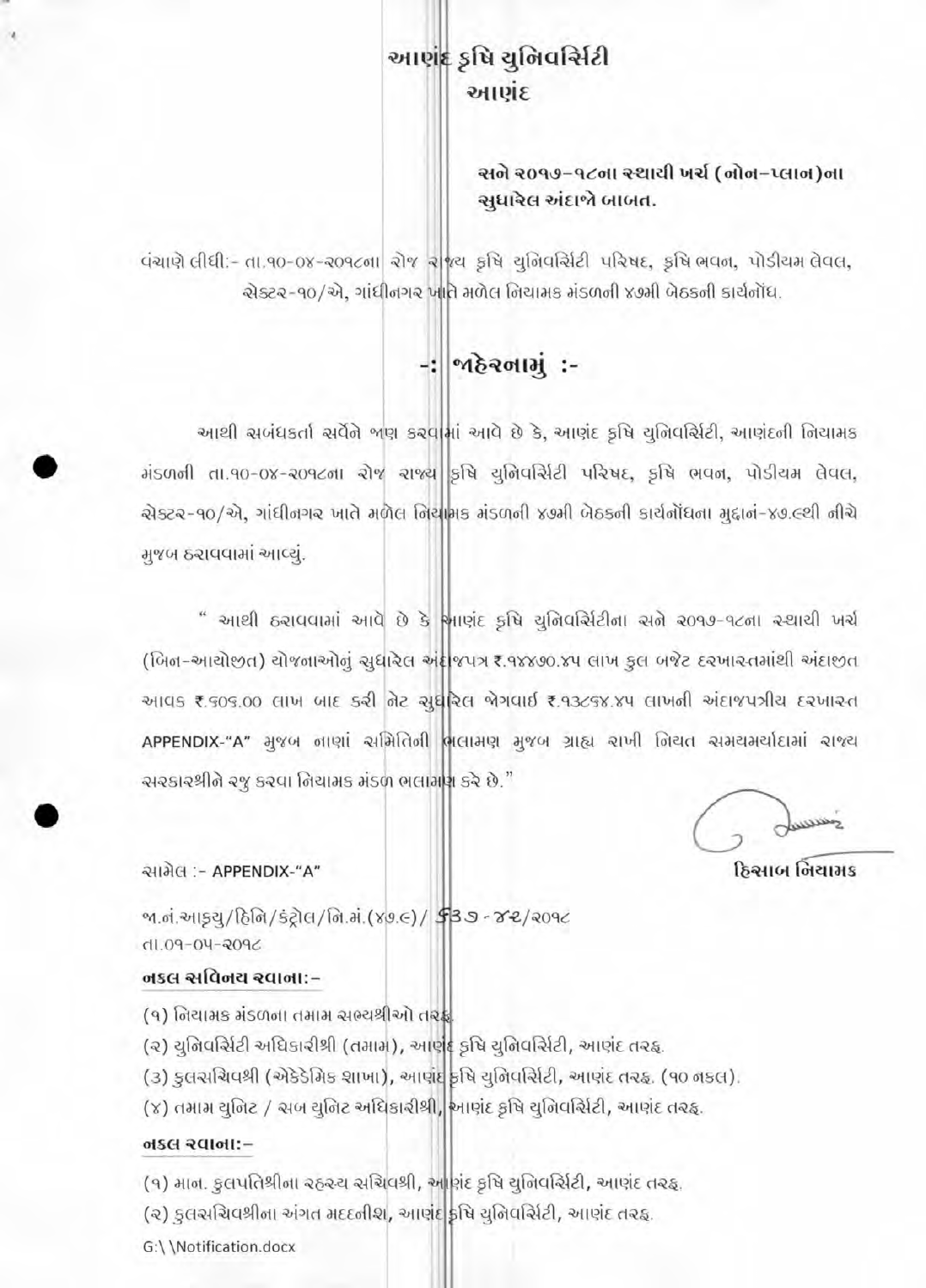#### ANAND AGRICULTURAL UNIVERSITY, ANAND

#### SUMMARY STATEMENT FOR REVISED BUDGET ESTIMATES OF STANDING CHARGES (REVENUE) SCHEME FOR THE YEAR 2017-18

APPENDIX-'A'  $(m_n - n)$  which is

|             | 2415-Agricultural Research & Education                                                                                       |                                  |                                        |                                                            |                                                           |               |                                    |                                                                  |                                                             |                                                              | <b>KS III LANIS</b>                                               |
|-------------|------------------------------------------------------------------------------------------------------------------------------|----------------------------------|----------------------------------------|------------------------------------------------------------|-----------------------------------------------------------|---------------|------------------------------------|------------------------------------------------------------------|-------------------------------------------------------------|--------------------------------------------------------------|-------------------------------------------------------------------|
| Sr.<br>No.  | Major / Minor / Sub / Detailed Head                                                                                          | Actual<br>Expenditure<br>2016-17 | Budget<br>Provision for<br>$2017 - 18$ | Expenditure<br>for first<br>Eight<br>months for<br>2017-18 | Probably<br>Exp for<br>last Four<br>months for<br>2017-18 | Total $(5+6)$ | Probable<br>Receipt for<br>2017-18 | Net Revised<br>Budget<br>Proposed for<br>2017-18<br>$(Col. 7-8)$ | Additional<br>requirement<br>against<br>budget<br>provision | $%$ of<br>Additional<br>Requirement<br>Against BP<br>2017-18 | Provision<br>approved<br>by FD For<br>the next<br>year<br>2018-19 |
| 体           | $\overline{2}$                                                                                                               | 3                                | 4                                      | 5                                                          | 6                                                         | 7             | 8                                  | 9                                                                | 10                                                          | 11                                                           | 12                                                                |
|             | 01-Crop Husbandry                                                                                                            | Demand No. 02                    |                                        |                                                            |                                                           |               |                                    |                                                                  |                                                             |                                                              |                                                                   |
|             | 004-Research                                                                                                                 |                                  |                                        |                                                            |                                                           |               |                                    |                                                                  |                                                             |                                                              |                                                                   |
|             | (2) AGR-6 GIA to Agril University for Agricultural<br>Research 2415-01-004-02 00                                             | 1355.95                          | 1231.17                                | 907.21                                                     | 749.90                                                    | 1657.11       | 82.00                              | 1575.11                                                          | 343.94                                                      | 27.94                                                        | 1532.32                                                           |
|             | 277-Education                                                                                                                |                                  |                                        |                                                            |                                                           |               |                                    |                                                                  |                                                             |                                                              |                                                                   |
| 2.7         | (2) AGR-3 GIA Agricultural University for<br>Agricultural Education 2415-01-277-02 01                                        | 2545.34                          | 2656.06                                | 1704.68                                                    | 1913.68                                                   | 3618.36       | 300.00                             | 3318.36                                                          | 662.30                                                      | 24.94                                                        | 3365.49                                                           |
| 3.          | (2) AGR-3 GIA Agricultural University for<br>Pension & Other retirement benefit of employee<br>of the AAU) 2415-01-277-02 02 | 5120.72                          | 4900.00                                | 3631.93                                                    | 3138.04                                                   | 6769.97       | 0.00                               | 6769.97                                                          | 1869.97                                                     | 38.16                                                        | 5500.00                                                           |
|             | (2) AGR-3 GIA Agricultural University for                                                                                    | 45.00                            | 39.27                                  | 27.86                                                      | 25.74                                                     | 53.60         | 10.00                              | 43 60                                                            | 4 3 3                                                       | 11 03                                                        | 43 25                                                             |
|             | (3) M&R of Works for AAU 2415-01-277-02 03                                                                                   |                                  |                                        |                                                            |                                                           |               |                                    |                                                                  |                                                             |                                                              |                                                                   |
|             | 5. (3) Extension Education Programme in<br>Agncultural faculties 2415-01-277-03 01                                           | 2.73                             | 7.79                                   | 0.26                                                       | 14.50                                                     | 14.76         | 0.00                               | 14.76                                                            | 6.97                                                        | 89.47                                                        | 7.25                                                              |
|             | SUB TOTAL1 (Agriculture Science) :                                                                                           | 9069.74                          | 8834.29                                | 6271.94                                                    | 5841.86                                                   | 12113.80      | 392.00                             | 11721.80                                                         | 2887.51                                                     | 32.69                                                        | 10448.31                                                          |
|             | 03-Animal Husbandry                                                                                                          |                                  |                                        |                                                            |                                                           |               |                                    |                                                                  |                                                             |                                                              |                                                                   |
|             | 004-Research                                                                                                                 |                                  |                                        |                                                            |                                                           |               |                                    |                                                                  |                                                             |                                                              |                                                                   |
| 6.          | (1) AER-4 Establishment of Livestock Research<br>Station (Grant-in-aid to Agricultural University)<br>2415-03-004-01 00      | 92.27                            | 83.45                                  | 80.21                                                      | 65.38                                                     | 145.59        | 30.00                              | 115.59                                                           | 32.14                                                       | 38.51                                                        | 83.84                                                             |
|             | 277-Education                                                                                                                |                                  |                                        |                                                            |                                                           |               |                                    |                                                                  |                                                             |                                                              |                                                                   |
|             | (1) Development of Veterinary College<br>2415-03-277-01 00                                                                   | 918.50                           | 1134.96                                | 679.04                                                     | 689.55                                                    | 1368.59       | 123.00                             | 1245.59                                                          | 110.63                                                      | 9.75                                                         | 1259.82                                                           |
| $8^{\circ}$ | (2) Extension Education in Veterinary Science &<br>Animal Husbandry<br>2415-03-277-02 00                                     | 26.71                            | 24.67                                  | 17.61                                                      | 3073                                                      | 48.34         | 0.00                               | 48.34                                                            | 23 67                                                       | 95.95                                                        | 31 17                                                             |
|             | 04-Dairy Development                                                                                                         |                                  |                                        |                                                            |                                                           |               |                                    |                                                                  |                                                             |                                                              |                                                                   |
|             | 277-Education                                                                                                                |                                  |                                        |                                                            |                                                           |               |                                    |                                                                  |                                                             |                                                              |                                                                   |
| 9           | (1) Development of Dairy Science College<br>Anand (Grant-in-aid to Agril University)<br>2415-04-277-01 00                    | 368.90                           | 442.23                                 | 291.06                                                     | 271,44                                                    | 562 50        | 60.00                              | 502.50                                                           | 60.27                                                       | 13.63                                                        | 534 38                                                            |
|             | SUB TOTAL1 (Animal Science):                                                                                                 | 1406.38                          | 1685.31                                | 1067.92                                                    | 1057.10                                                   | 2125.02       | 213.00                             | 1912.02                                                          | 226.71                                                      | 13.45                                                        | 1909.21                                                           |
|             | TOTAL (A) [NORMAL]:                                                                                                          | 10476.12                         | 10519.60                               | 7339.86                                                    | 6898.96                                                   | 14238.82      | 605.00                             | 13633.82                                                         | 3114.22                                                     | 29.60                                                        | 12357.52                                                          |
|             |                                                                                                                              |                                  |                                        |                                                            |                                                           |               |                                    |                                                                  |                                                             |                                                              |                                                                   |